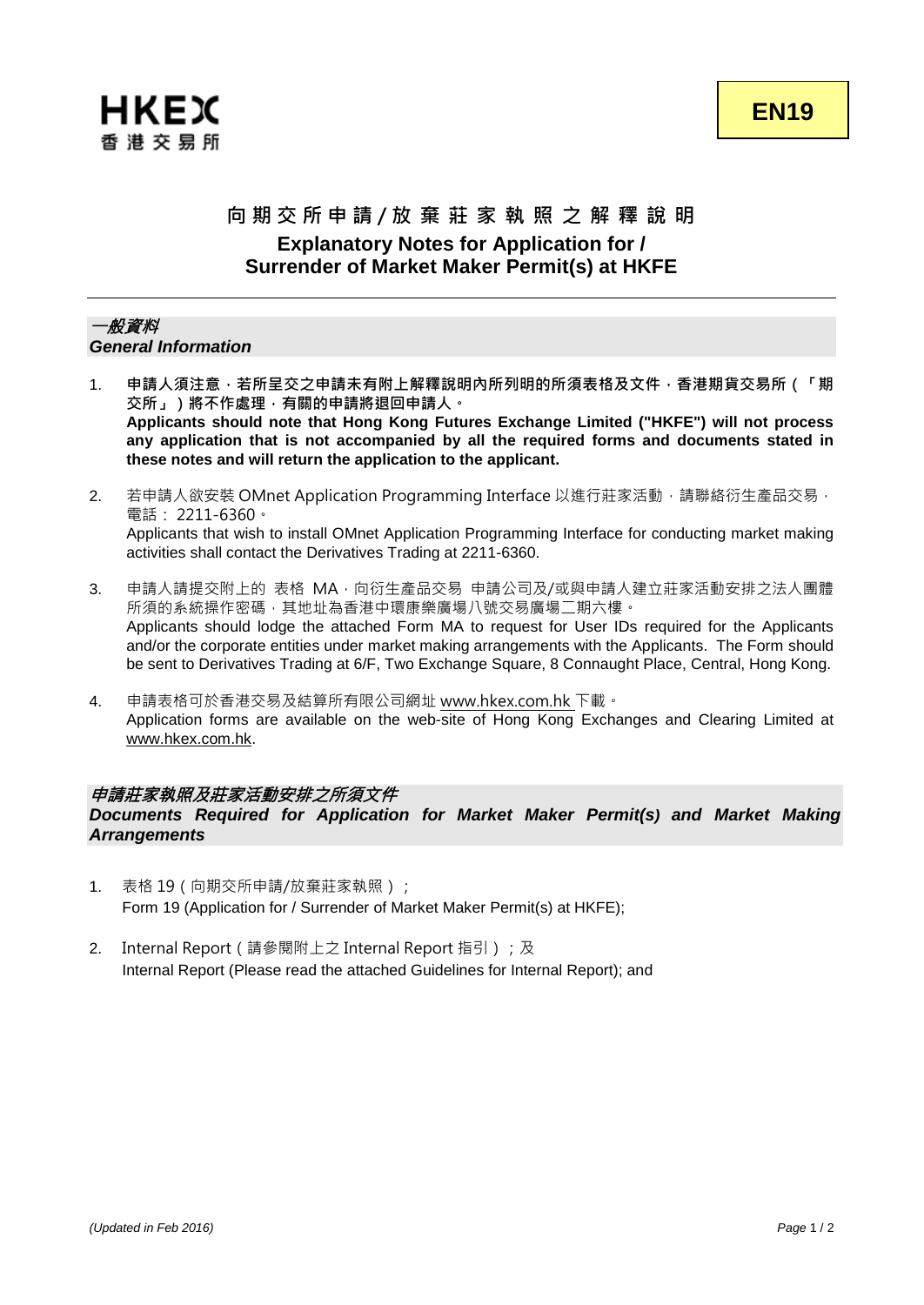3. 證明每個與申請人建立莊家活動安排之法人團體符合至少下列其中一項之條件(只適用於與法人團體建 立莊家活動安排的申請人):-

Documentary evidence showing that the corporate entity under each market making arrangement meets at least one of the following requirements (only applicable to applicants who have entered into market making arrangements with corporate entities):-

• 獲證監會或與證監會有諒解備忘錄之海外機構 發牌以進行證券或期貨合約交易或類同之活動(除介紹 代理人外)的機構

an entity licensed by the Securities and Futures Commission to deal in securities or futures contracts, except as an introducing agent, or licensed for similar activity by an overseas authority having a Memorandum of Understanding with the Securities and Futures Commission

- 受期交所認可的獨立監管機構所監管的持牌銀行 an entity which is a licensed bank regulated by an authority acceptable to HKFE
- 維持信貸評級為 A-或以上 (Standard & Poor's)或 A3 或以上 (Moody's) 的機構 an entity which has maintained a current credit rating of A- or above (Standard & Poor's) or A3 or above (Moody's)
- 持有巳繳足股本不少於港幣 50,000,000 及股東權益不少於港幣 100,000,000 的機構 an entity which has maintained a paid-up capital of at least HK\$50,000,000 and shareholders' funds of at least HK\$100,000,000。

### 放棄莊家執照之所須文件 *Documents Required for Surrender of Market Maker Permit(s)*

1. 表格 19(向期交所申請獲取/放棄莊家執照及莊家活動安排) Form 19 (Application for / Surrender of Market Maker Permit(s) at HKFE)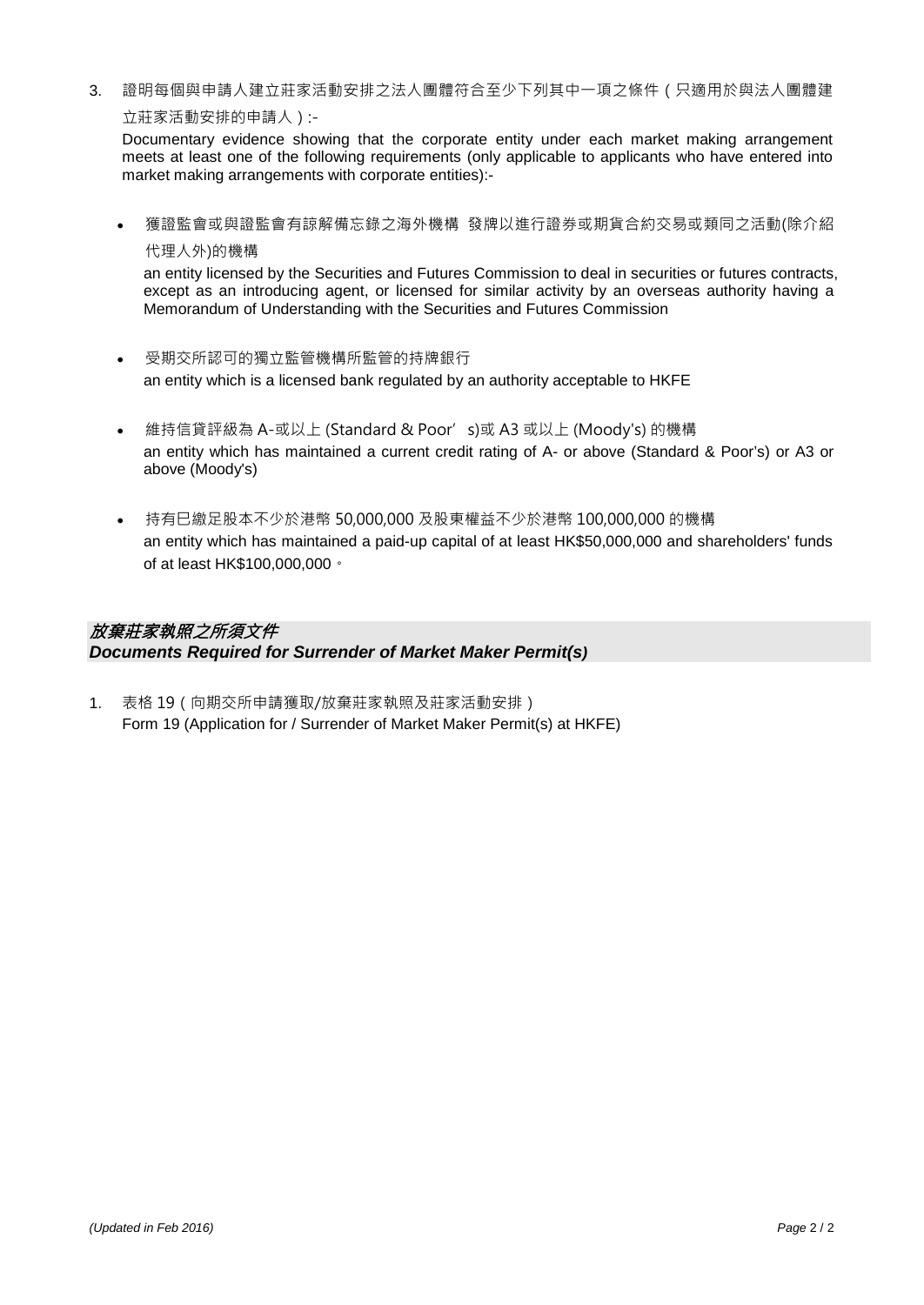# **HONG KONG FUTURES EXCHANGE LIMITED**

**(A wholly-owned subsidiary of Hong Kong Exchanges and Clearing Limited)**

6/F, Two Exchange Square Hotline : 2211 6360 Hong Kong

8 Connaught Place, Central Fax : 2877 0017 / 2509 0724

# **HKATS USERNAMES FOR MARKET MAKING ACTIVITIES**

### **Particulars of Exchange Participant**

| Mnemonic | <b>Participant Name</b> |  |
|----------|-------------------------|--|
|          |                         |  |
|          |                         |  |

### **Contact Person**

| Name     | Tel    | Fax |
|----------|--------|-----|
| Position | E-mail |     |

## **Part I – Responsible Officers in charge of market making activities / request for additional HKATS usernames**

We hereby notify the Exchange that the Responsible Officer(s) listed in the table below has/have been duly authorized by us to be in charge of our market making activities. We hereby request the Exchange to issue \_\_\_\_\_\_\_\_\_\_\_\_\_ (*please specify number*) additional HKATS usernames to any of these Responsible Officers, who shall be responsible for allocating such usernames to those persons who will be performing market making activities under Market Making permits granted by the Exchange to us. We acknowledge that such HKATS usernames are issued by the Exchange at its absolute discretion and may be revoked by the Exchange at any time. This notification supersedes all previous notifications given by us to the Exchange relating to this subject matter, if any.

| Name of Responsible Officer | Office tel no. | Mobile phone no. | E-mail Address |
|-----------------------------|----------------|------------------|----------------|
|                             |                |                  |                |
|                             |                |                  |                |
|                             |                |                  |                |
|                             |                |                  |                |
|                             |                |                  |                |
|                             |                |                  |                |

## **Part II – Details of contact persons**

We hereby further notify the Exchange that in addition to the Responsible Officers specified in Part I, the Exchange may contact the persons listed in the tables below in relation to market making activities performed either by ourselves or under any market making arrangement.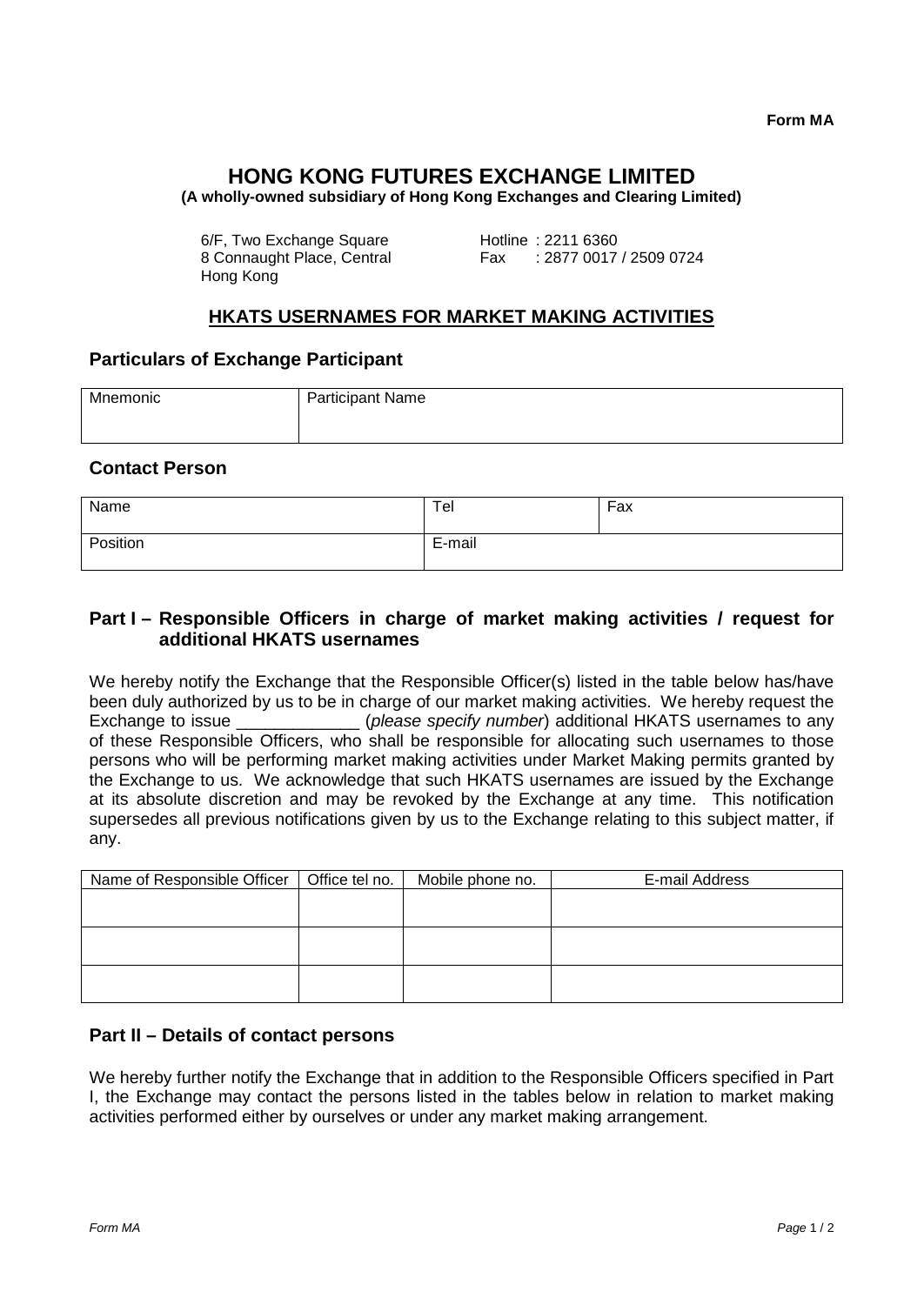## A. market making activities performed by ourselves

| Name of contact | First 4 digits of | Office tel no. | Mobile phone no. | No. of HKATS |
|-----------------|-------------------|----------------|------------------|--------------|
| person          | HKID card /       |                |                  | usernames    |
|                 | passport no.      |                |                  | assigned     |
|                 |                   |                |                  |              |
|                 |                   |                |                  |              |
|                 |                   |                |                  |              |
|                 |                   |                |                  |              |
|                 |                   |                |                  |              |
|                 |                   |                |                  |              |

### B. market making activities performed under a market making arrangement with a corporate entity

| Name of<br>corporate<br>entity | Name of<br>contact person | First 4 digits of<br>HKID card /<br>passport no. | Office tel no. | Mobile phone<br>no. | No. of HKATS<br>usernames<br>assigned |
|--------------------------------|---------------------------|--------------------------------------------------|----------------|---------------------|---------------------------------------|
|                                |                           |                                                  |                |                     |                                       |
|                                |                           |                                                  |                |                     |                                       |
|                                |                           |                                                  |                |                     |                                       |

### **Part III – Deletion of HKATS usernames**

We hereby request for the deletion of the HKATS usernames set forth in the table below with effect from the dates specified. The contact persons for market making activities currently performed under such HKATS usernames are also listed for the Exchange's information.

| <b>HKATS</b> username | Effective date | Current contact person |
|-----------------------|----------------|------------------------|
|                       |                |                        |
|                       |                |                        |
|                       |                |                        |
|                       |                |                        |

We undertake to notify the Exchange immediately of any changes in the information provided above.

\_\_\_\_\_\_\_\_\_\_\_\_\_\_\_\_\_\_\_\_\_\_\_\_\_\_\_\_\_\_ \_\_\_\_\_\_\_\_\_\_\_\_\_\_\_\_\_\_\_\_ Signature of Exchange Participant **Date** with company chop

\_\_\_\_\_\_\_\_\_\_\_\_\_\_\_\_\_\_\_\_\_\_\_\_\_\_\_\_\_\_ Name of Authorized Signatory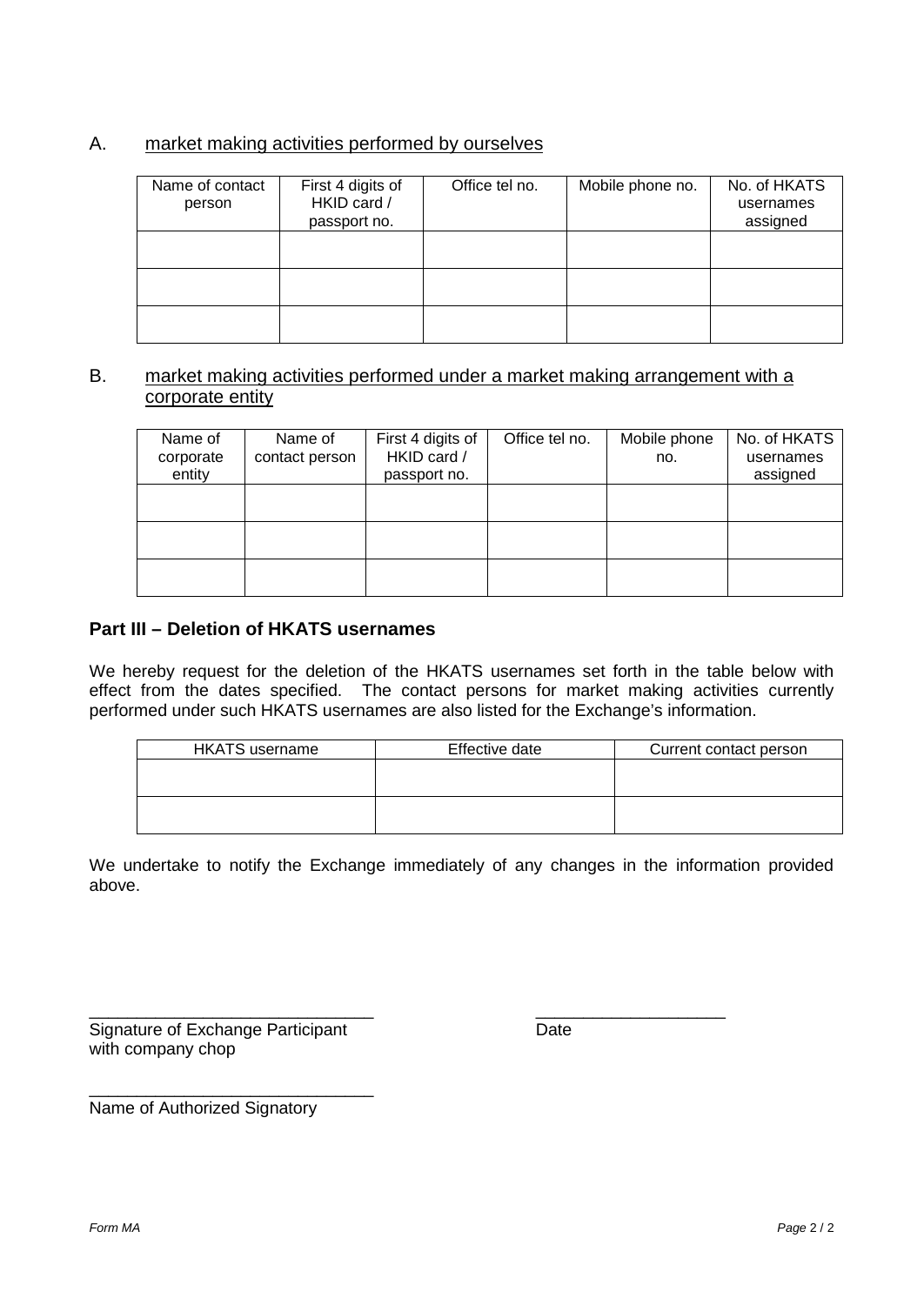

HONG KONG FUTURES EXCHANGE LIMITED ("HKFE") (A wholly owned subsidiary of Hong Kong Exchanges and Clearing Limited)

#### **Guidelines for Internal Report**

#### **Market Making**

#### **Introduction**

In applying for permission to make a market by itself or by way of a market making arrangement, an Exchange Participant (the applicant) is required to: -

- (i) submit an internal report ("Report") giving information on the risk management policy of the company and describing the systems, controls and internal procedures that it intends to adopt or has adopted with regard to market making on HKFE; and
- (ii) include in the Report information on the risk management controls on the corporate entity under each of its market making arrangements, where applicable.

#### **Areas to be covered in the Report**

1. Overview of the market making business

Brief descriptions of the set up of the market making business of the applicant, its core operation systems and key personnel, including: -

- business structure and set up for the market making activities (providing details of the corporate entity under each of its market making arrangements, where applicable);
- core operations of front and back offices for the market making activities;
- a description of the background, experience, role and responsibility of each key personnel of the applicant and, where applicable, the name, contact telephone number and email address of each key personnel of the corporate entity under each of its market making arrangements who is responsible for overseeing market making activities; and
- trading strategies and policies.

#### 2. Financial standing

The applicant should have and employ effectively the resources and procedures which are needed for the proper performance of its market making activities. The applicant should provide the following information: -

- financial information of the applicant;
- controls and procedures to ensure compliance with the financial requirements of HKFE; and
- controls and procedures to meet the settlement obligation towards HKFE Clearing Corporation Limited (the "Clearing House").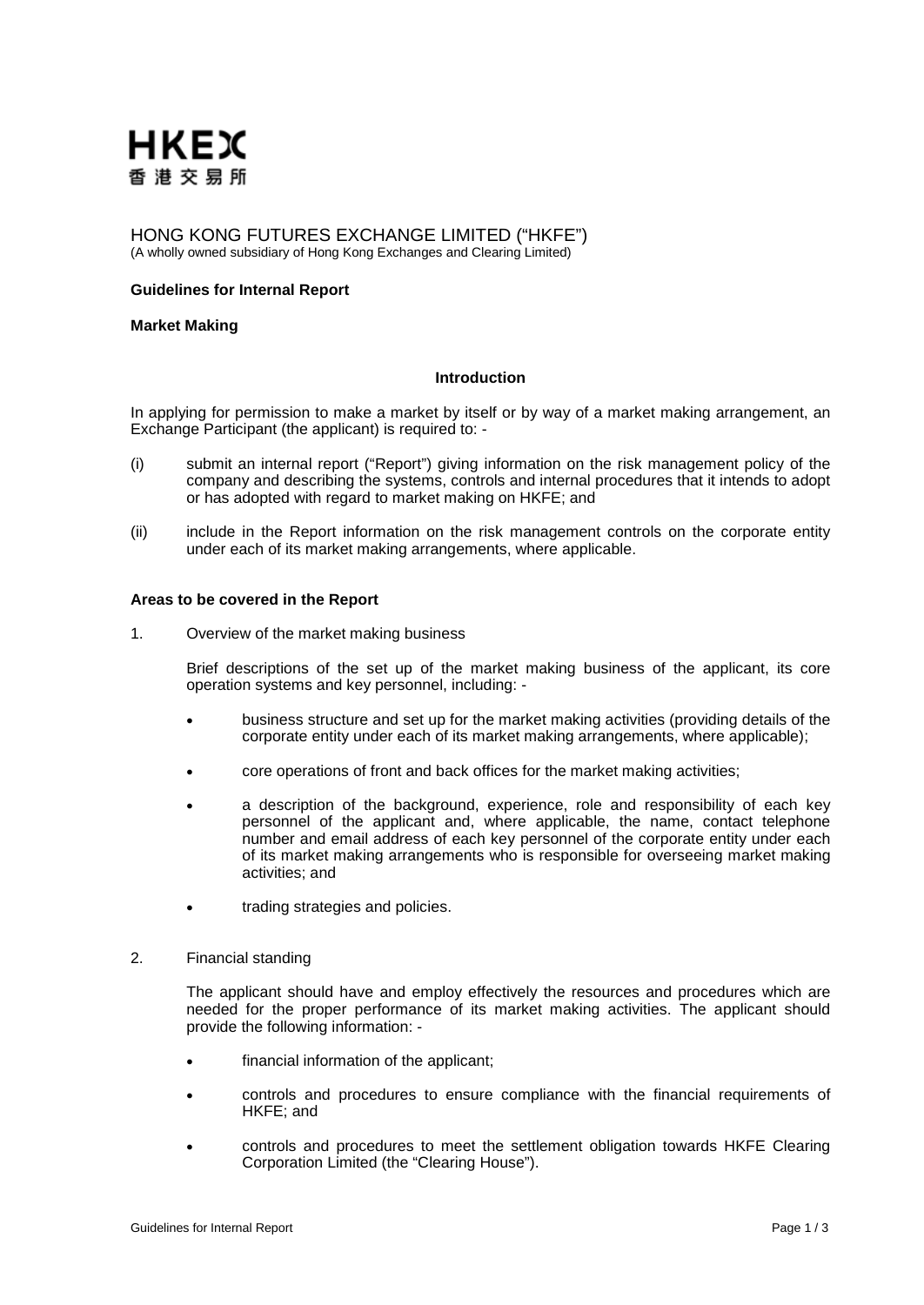#### 3. Risk management

The framework of the risk management policy and procedures of the applicant on its market making activities, including specifically the following: -

- policies and procedures for setting trading strategies, trading and position limits, and risk parameters for pricing and risk monitoring;
- list of risk management reports reviewed by the management and risk management personnel and frequency of such review;
- risk management measures to quantify the exposure of the applicant (using an acceptable methodology to mark-to-market and to identify concentrations); and
- controls and procedures in ensuring the implementation of the risk management policies and procedures of the applicant.

In addition to the above, each applicant which has a market making arrangement with a corporate entity shall include the following in the Report: -

- policies and procedures for setting trading and position limits for the corporate entity;
- list of risk management reports reviewed by the management and risk management personnel and frequency of such review;
- settlement arrangement between the applicant and the corporate entity and the consequence of the corporate entity's failure to meet its settlement obligation due to the applicant, including the actions which the applicant may be entitled to take;
- controls and procedures in ensuring the implementation of its risk management policies and procedures to monitor the corporate entity; and
- controls and procedures ensuring that the corporate entity complies at all times with the requirements set out in Part A Section 2 item 1 of the Form "Application for / Surrender of Market Maker Permit(s) at HKFE", and that HKFE is properly informed if the corporate entity fails to comply with the requirements.

#### 4. Records

The applicant shall keep and maintain sufficient trading records of the market making activities. The Report should include a description of the following: -

- list of accounts and reports to be kept and the frequency of the reports; and
- controls in place to reconcile the executed trades and outstanding positions in third party statements (such as reports from the Clearing House and HKFE) to the reports generated by the pricing, risk monitoring and back office systems.